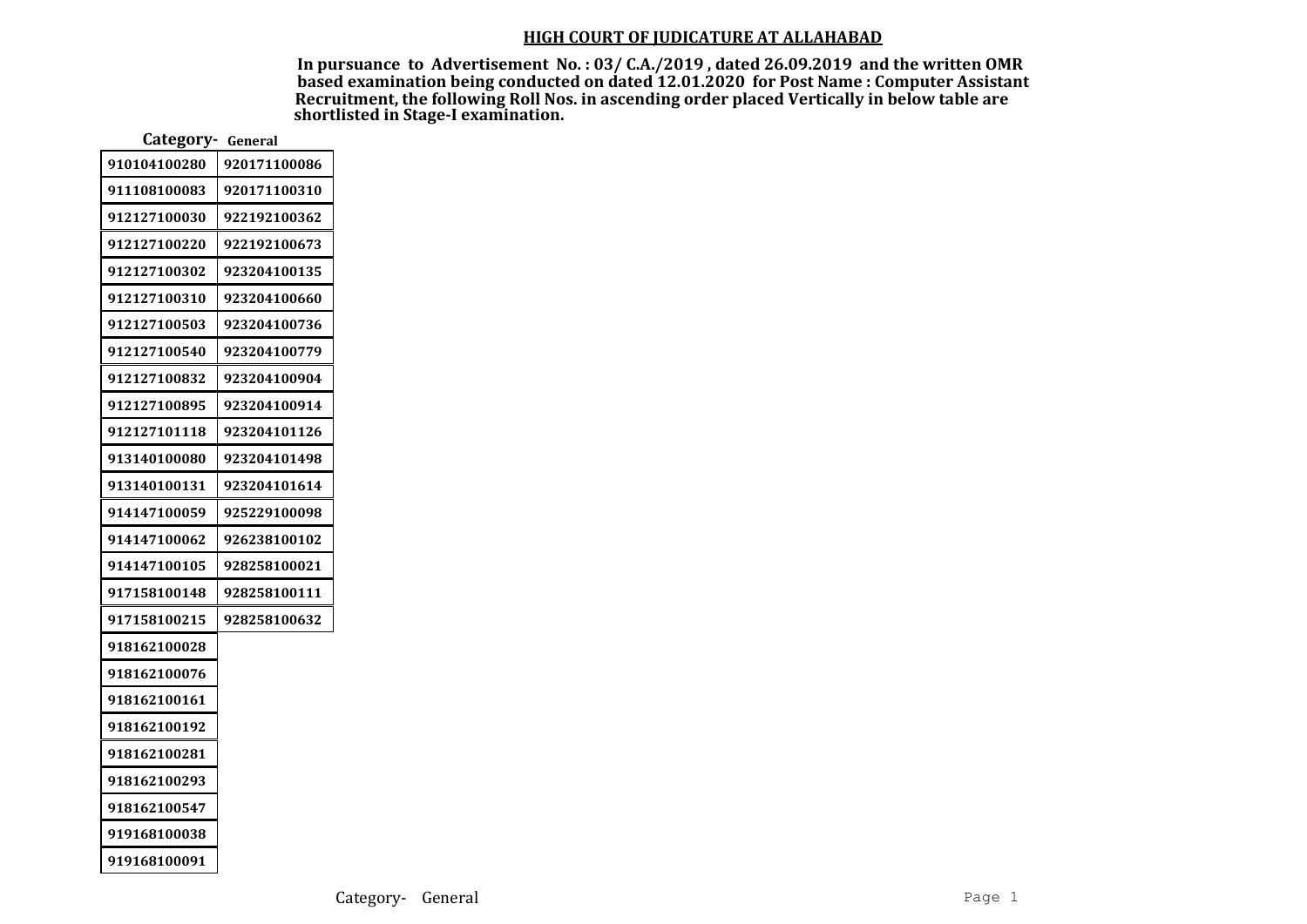In pursuance to Advertisement No. : 03/ C.A./2019 , dated 26.09.2019 and the written OMR based examination being conducted on dated 12.01.2020 for Post Name : Computer Assistant Recruitment, the following Roll Nos. in ascending order placed Vertically in below table are shortlisted in Stage-I examination.

Category- Other Backward Classes

| 910104100041 |
|--------------|
| 912127100339 |
| 912127100654 |
| 912127100794 |
| 912127101208 |
| 912127101229 |
| 913140100219 |
| 914147100078 |
| 915150100029 |
| 915150100162 |
| 920171100198 |
| 921178100103 |
| 922192100099 |
| 922192100313 |
| 922192100411 |
| 922192100539 |
| 922192100562 |
| 923204100074 |
| 923204100091 |
| 923204100492 |
| 923204101482 |
| 925229100028 |
| 927243100014 |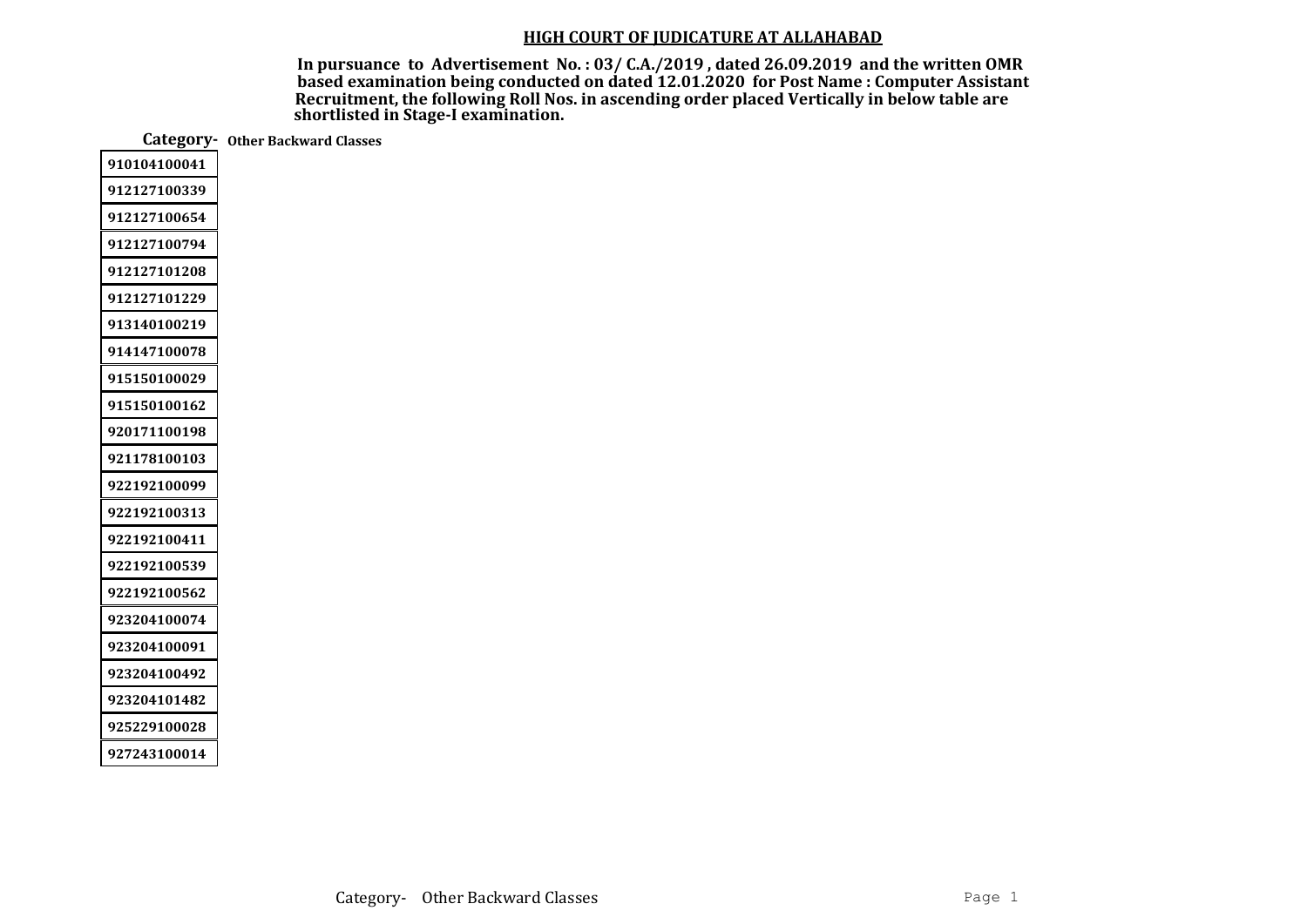In pursuance to Advertisement No. : 03/ C.A./2019 , dated 26.09.2019 and the written OMR based examination being conducted on dated 12.01.2020 for Post Name : Computer Assistant Recruitment, the following Roll Nos. in ascending order placed Vertically in below table are shortlisted in Stage-I examination.

Category- Scheduled Caste

| 912127100315 |
|--------------|
| 912127100843 |
| 912127100936 |
| 912127101005 |
| 913140100156 |
| 914147100122 |
| 915150100005 |
| 918162100117 |
| 921178100206 |
| 923204100825 |
| 923204100946 |
| 923204101236 |
| 923204101297 |
| 924228100036 |
| 927243100088 |